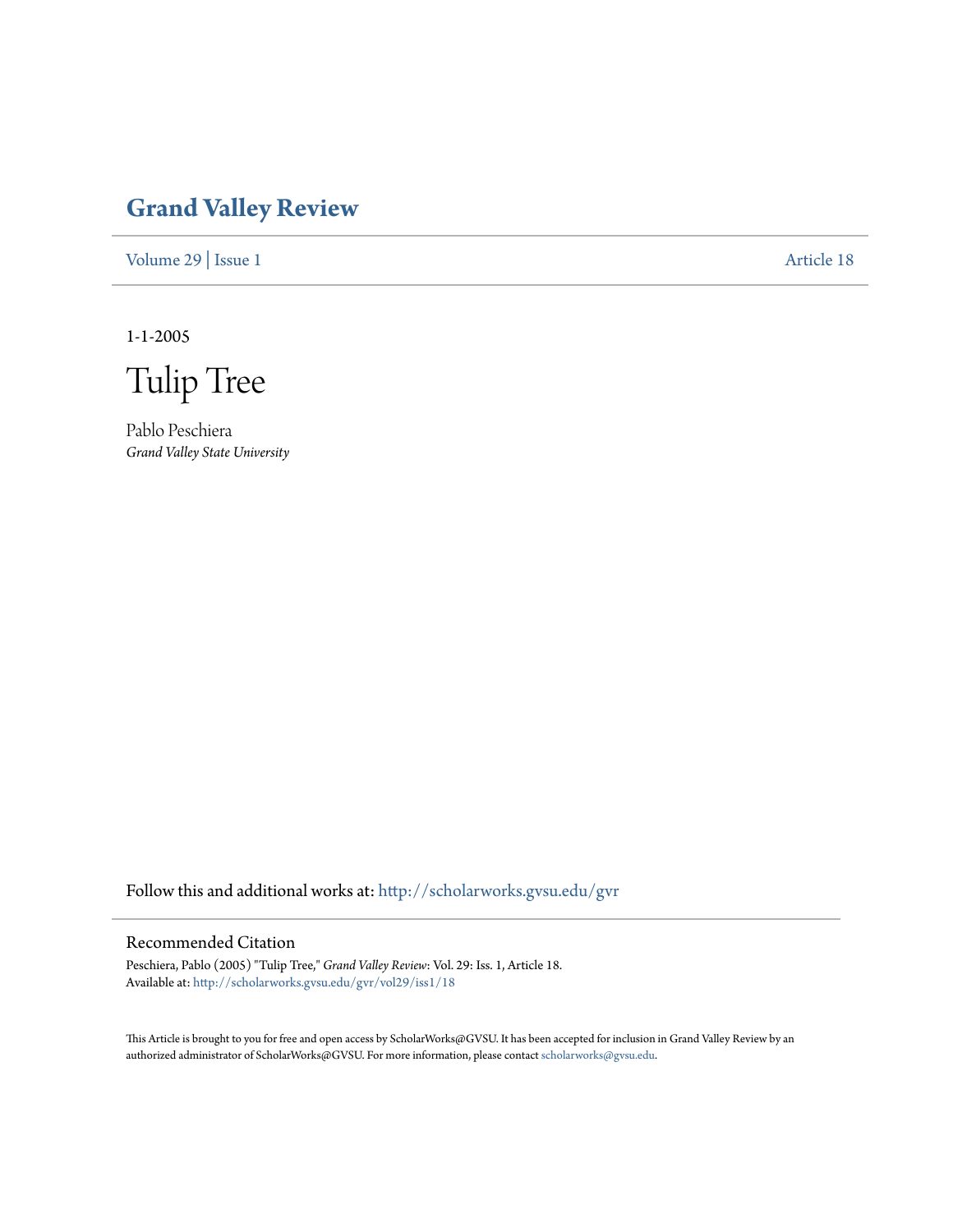# **Tulip Tree**

| Hardened,       | the blooms        |    |
|-----------------|-------------------|----|
| came down       | like bishops,     |    |
| their holes     | filled with ants. |    |
| Brittle were    | the cicadas       |    |
| sucking         | at the roots.     |    |
| My finger-      | nail was a tooth  |    |
| for twisting    | at the scars      | 91 |
| swelling over   | the old joints.   |    |
| Today, there is | this: I bend      |    |
| better than     | long grass,       |    |
| my palms        | flash silver      |    |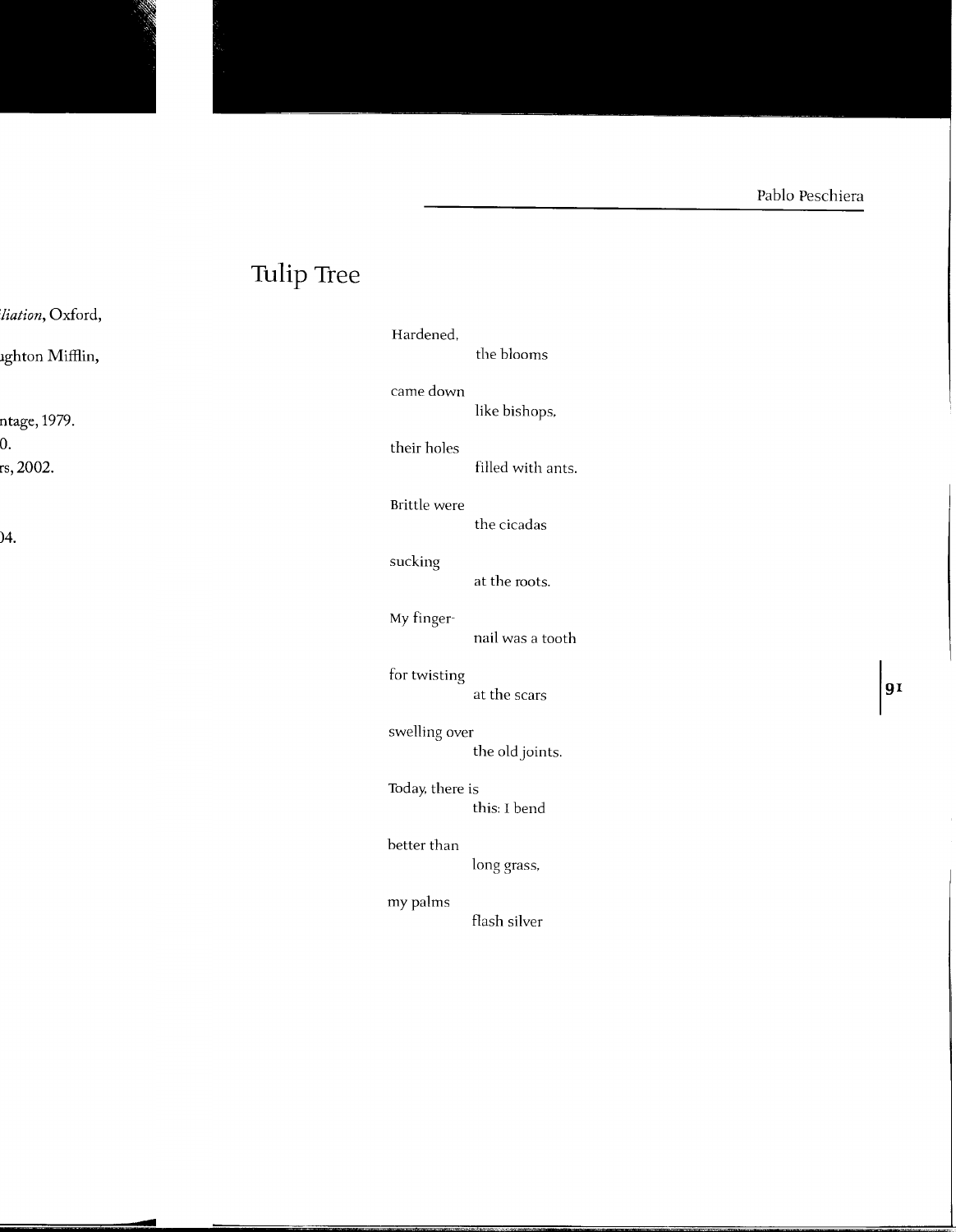| in the morning,                  | my nodes        |  |
|----------------------------------|-----------------|--|
| are full                         | to bursting.    |  |
| The vireo                        | hides within    |  |
| my silky nooks.<br>I never long. |                 |  |
| The beak-pricks                  | لمجمئل جحاليتها |  |

heal so fast. You hum

a trill

### in my ear

every night.

### **92** This arm

is a boon,

### that arm

is also a boon.

#### A blue beetle

works his

### way up

the insides

### of me,

the dankness